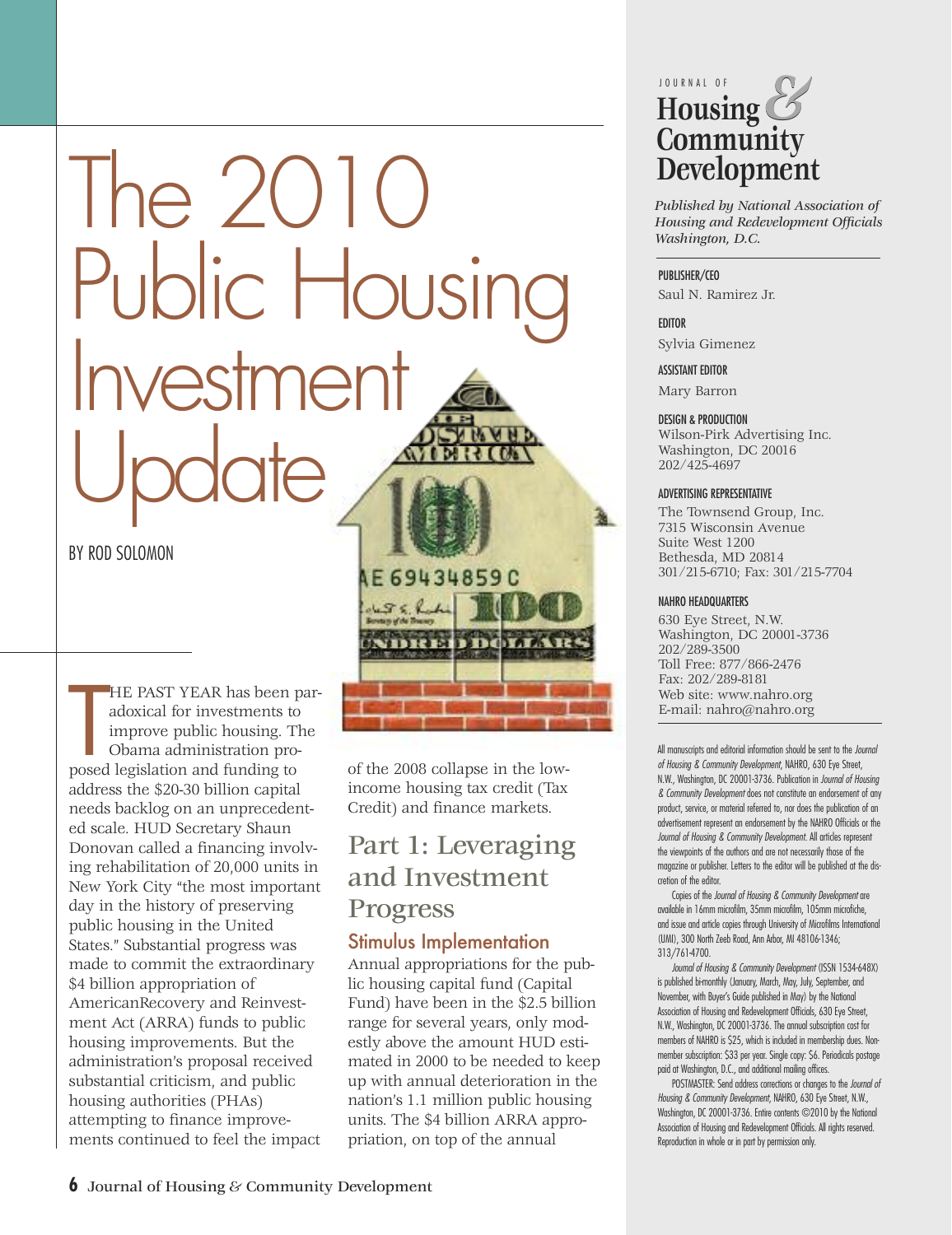Capital Fund appropriation, thus marked the first significant effort apart from demolition and replacement under the HOPE VI program to cut into the capital needs backlog since the mid-1990s.

While concerns had been expressed whether PHAs could obligate and expend this magnitude of funds in a timely fashion, commitment of the \$3 billion distributed to

law, enacted in 1998 and regularly used in HOPE VI public housing redevelopment transactions, which allows issuance of tax-exempt bonds with construction draws collateralized by HUD capital grants. The grants then are used after the construction period to repay the bonds. In turn, issuance of these bonds allows PHAs to qualify under the tax laws for access to 4% Tax

Public housing authorities attempting to finance improvements continued to feel the impact of the 2008 collapse in the low-income housing tax credit and finance markets.

approximately 3,000 PHAs by formula appears to be an unqualified success. In March 2010, HUD announced that the PHAs obligated virtually all of these funds within ARRA's one-year deadline. ARRA's one-year obligation deadline for the competitively awarded \$1 billion is more difficult to meet, because a higher proportion of funds is committed to larger, more complex projects, often involving Tax Credits or other leveraging, and PHAs do not have flexibility to move funds among proposed investments. HUD's decision to award \$600 million of the \$1 billion to proposals for greening public housing marks an important jump in the scale of funding used in this manner, which should lead to important "best practices" for future investments.

A number of PHAs' ARRA initiatives include innovative mechanisms for leveraging funds. The competitive grants were provided in large enough amounts that several PHAs could take advantage of a

Credits. By selling the ability to use Tax Credits to investors who will be passive partners of entities that must continue to operate the properties as public housing, often with the PHAs or related corporations as managing general partners, PHAs can maintain control of the properties and increase capital funding by 25-50%.

At the time HUD distributed ARRA formula capital funds, HUD added a requirement that each PHA do a physical needs assessment (PNA) of its public housing stock. But the determination of the most useful form of PNA, particularly in view of the projected inability of most PHAs to fulfill their capital needs, proved too elusive for HUD to implement its requirement as ARRA funds were obligated.

The initial evidence is that the ARRA appropriation will be a onetime event. Congress returned the Capital Fund appropriation to \$2.5 billion for fiscal 2010. The administration proposed only \$2 billion for



Management, Training, and Planning Consultants

#### 01023 CLIENTS SERVED - 3933 PHAS SERVED

- Asset NPmgement Carversian
- Salary Studies
- Physical Needs Assessment
- PHA Palicies/Updates
- Neintenance Plans
- Seotion 8 Administrative Plans
- **Utility Attornance Studies**
- Energy Audits and Energy Testing.
- Agency Plans
- Project Seated Procedures .
- PH and HOV P Operational Assessments
- Apaxy Trade Shorthy (SSNP & PHAS)
- Training all programs.
- troame/Rent Quality Cantral
- Rent Reasonableness
- Operations Franchise

#### LEADERS IN CONSULTING

Sessenal or sent SSSs to Nelson Sortiy es, President. The Netrod Company S109 U Block Assaus; Soft Worth, Teasy 76109 (817) 522-5000 Fst (817) 522-5100 website www.netrod.com small into Smallochorn  $12 - 07$ 

#### **AREARents<sup>m</sup>** Your Source for Rout Rassenablances

**ANEARests<sup>m</sup>provides a customized<br>model for determining reasonable<br>rents for Housing Voucher units—**<br>Unique to Your Market!

**AREAReata™-now used in mejor** cifies ecross the country.

- Removes the guesswork allows<br>local staff to automatically determine epproprieta voucher rents.
- e Besed on externive date collection —<br>essares a safficient number of<br>comperable anits to guerantee accuracy.
- · Bucked by AREA's proven record for<br>studenticelly relieble murbet uselysis.

For a demonstration of the **AREARests<sup>10</sup>, call us at 312.461.9332** or visit www.arasinc.net.

Applied Real Estate Analysis, Inc.<br>914 South Wabash Avenue Chicago, Illiania 60605

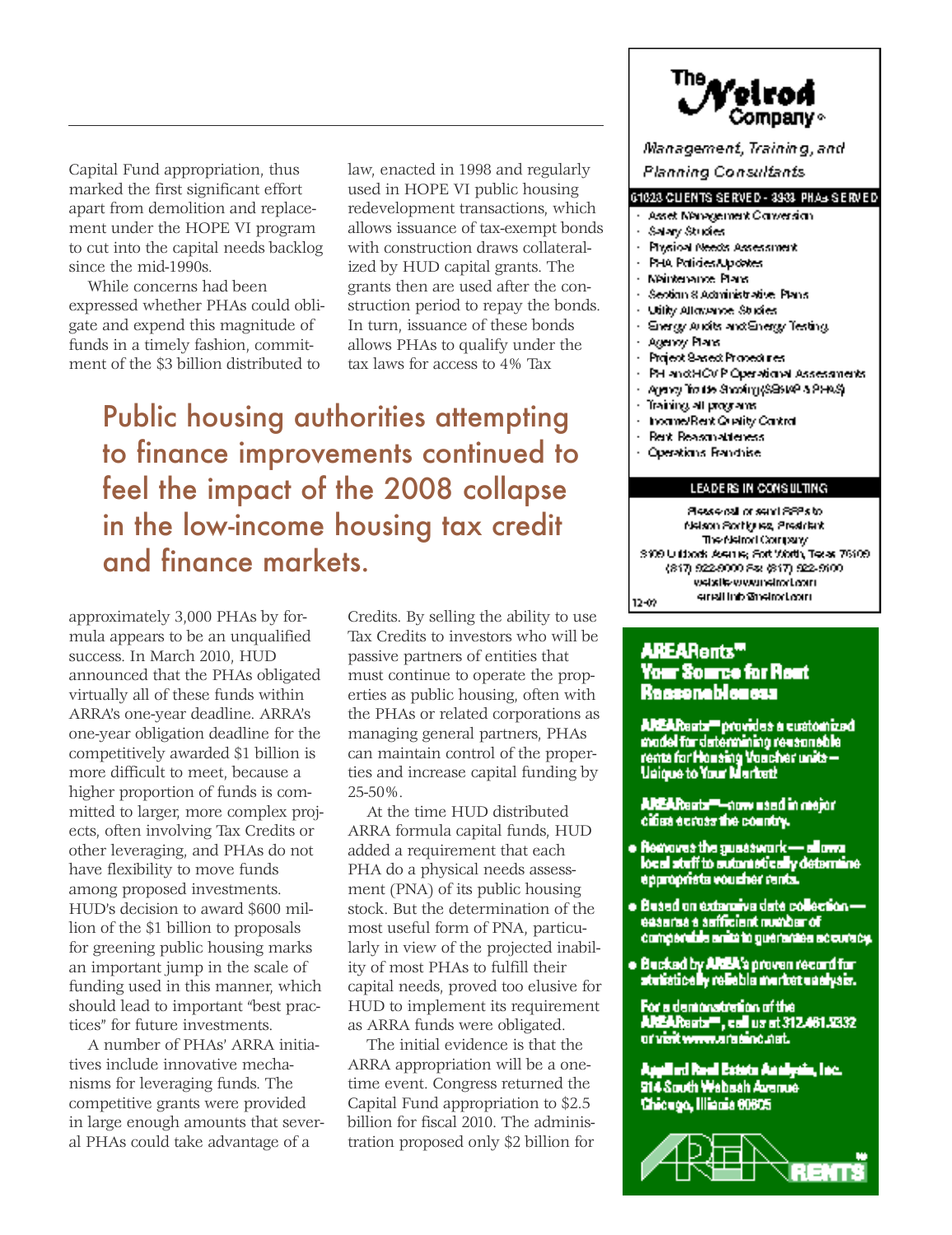fiscal 2011, arguing in part that PHAs still were expending the ARRA funds. It appeared that Congress would restore the amount to \$2.5 billion. Congress did seem poised to continue this year's gain in funding for replacement of distressed public housing under HOPE VI, or of distressed public and other federally-assisted housing under the administration's proposed "Choice Neighborhoods" program, from the \$100 million annual level in the Bush years to \$200-\$250 million.

#### Continued Tax Credit **Difficulties**

For the last 15 years, the major source of equity or grant funds for public housing above appropriations levels, as opposed to borrowed funds that must be repaid, has been the Tax Credit program. Last year, the National Leased Housing Association reported that nationally, Tax Credit investment fell from approximately \$9 billion in 2006- 2007 to approximately \$5.5 billion in 2008. In the past year, the Tax Credit market rebounded to the point that more transactions were going forward, but receipt of funds from sale of the Tax Credits continued to be in the 65 cents to 85 cents range per dollar of Tax Credits rather than prices of over \$1 several years ago. This meant substantial funding gaps. Some PHAs were able to take advantage of either the Treasury Department's Tax Credit Exchange Program (TCEP) or HUD's Tax Credit Assistance Program (TCAP), both enacted in ARRA, to replace anticipated Tax Credit equity with cash so that transactions could go forward.

The New York City Housing Authority transaction, cited earlier, demonstrated that the largest Tax Credit transactions could be completed. In that transaction, made possible on a one-time basis by ARRA, NYCHA raised \$180 million in Tax Credit equity to be coupled with \$110 million of ARRA funds for the renovation of approximately 20,000 units originally built as cityor state-aided units. The Tax Credit price was 82 cents per dollar of Tax Credits.

#### Capital Fund Financing Program: Innovations and Problems

Under the Capital Fund Financing Program (CFFP), PHAs may pledge future funds they expect to receive under the Capital Fund formula to the repayment of loans or bonds. The year ending June 30, 2009 was the lowest-volume year since the initiative began in 2000 at \$42 million, but CFFP volume rebounded to \$88 million for the year ending June 30, 2010. In addition to "plain vanilla" borrowings, several PHAs, including Albany (N.Y.), Cuyahoga County (Ohio), and Montgomery County (Ill.), combined proceeds from CFFP tax-exempt borrowing and income from the sale of Tax Credits to renovate or replace public housing. Other innovative approaches included the Pittsburgh Housing Authority's use of resources available as a result of its funding flexibility as a Moving to Work demonstration (MTW) participant to collateralize a variable-rate loan, and thus counteract the interest-rate risk so that the PHA could benefit substantially from lower interest rates. The same transaction included 9% Tax Credits and use of Capital Funds awarded for replacement public housing to repay the loan.

Almost three-fourths of the approved CFFP proposals in the past three years have been financed by Fannie Mae, which in 2004 developed a standardized initiative that made the program accessible for PHAs needing relatively small loans. In the summer of 2010, the Federal Housing Finance Agency, which regulates Fannie Mae, determined that this initiative was inconsistent with the Fannie Mae enabling legislation's emphasis on funding mortgage-backed loans and must be stopped. There are legal arguments to the contrary. If the current determination stands, an important source of CFFP loans will be eliminated.

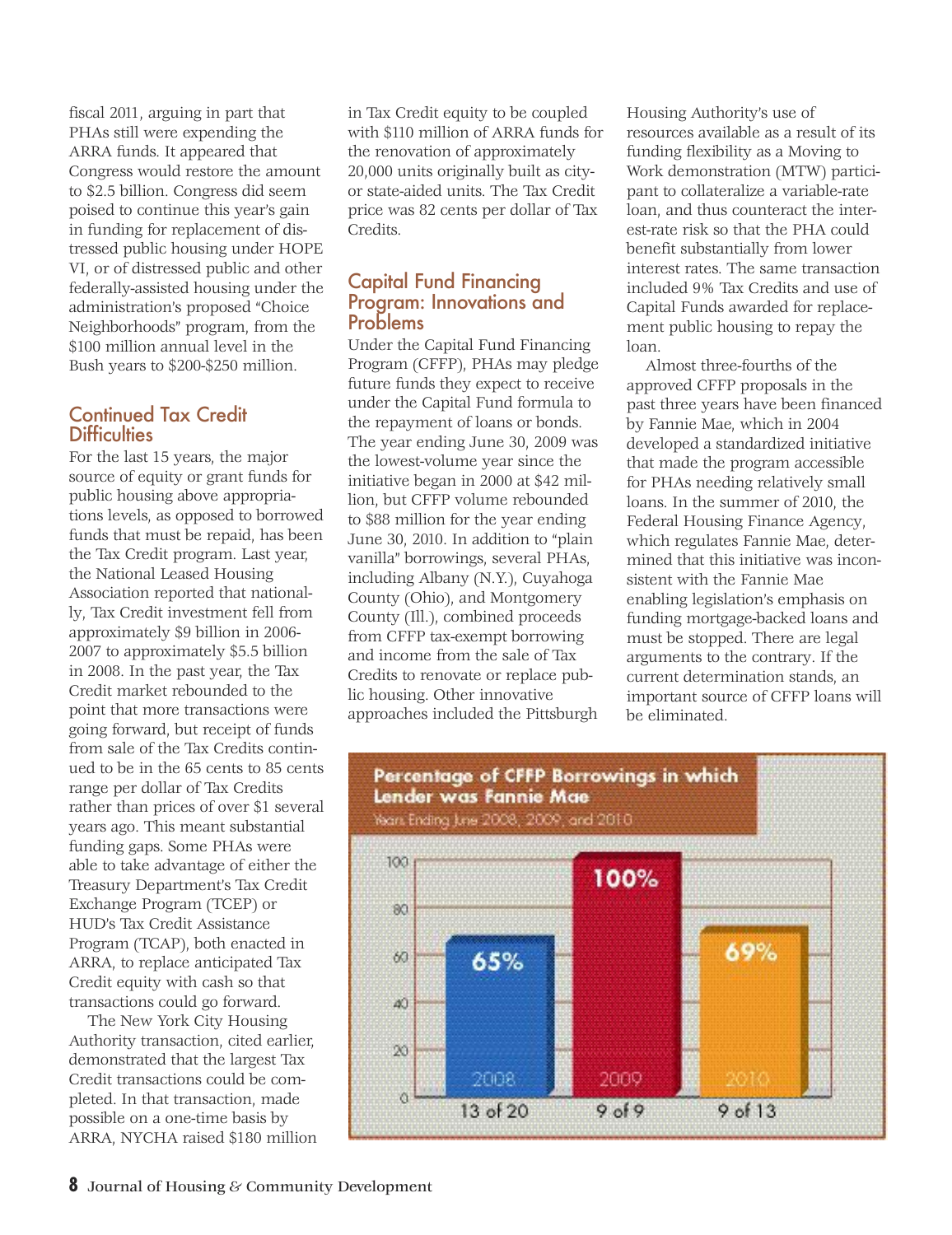# There's no stopping you now!

# Your community needs you more than ever. You can't afford to slow down. That's why we provide enterprise software and consulting to come alongside you as you serve.

- HCV, Property Management
- Inspections, Waiting List
- Reporting, Financials
- Consulting Services
- **Optimization Services**
- **Booth 311** 2010 NAHRO National **Conference and Exhibition** Reno, Nevada
- Fee Accounting
- PIC Cleanup & Submission
- Management Assessments
- Re-organization Assistance
- Temporary Staffing



Software | Strategy | Staff www.emphasys-software.com | (800) 968-6884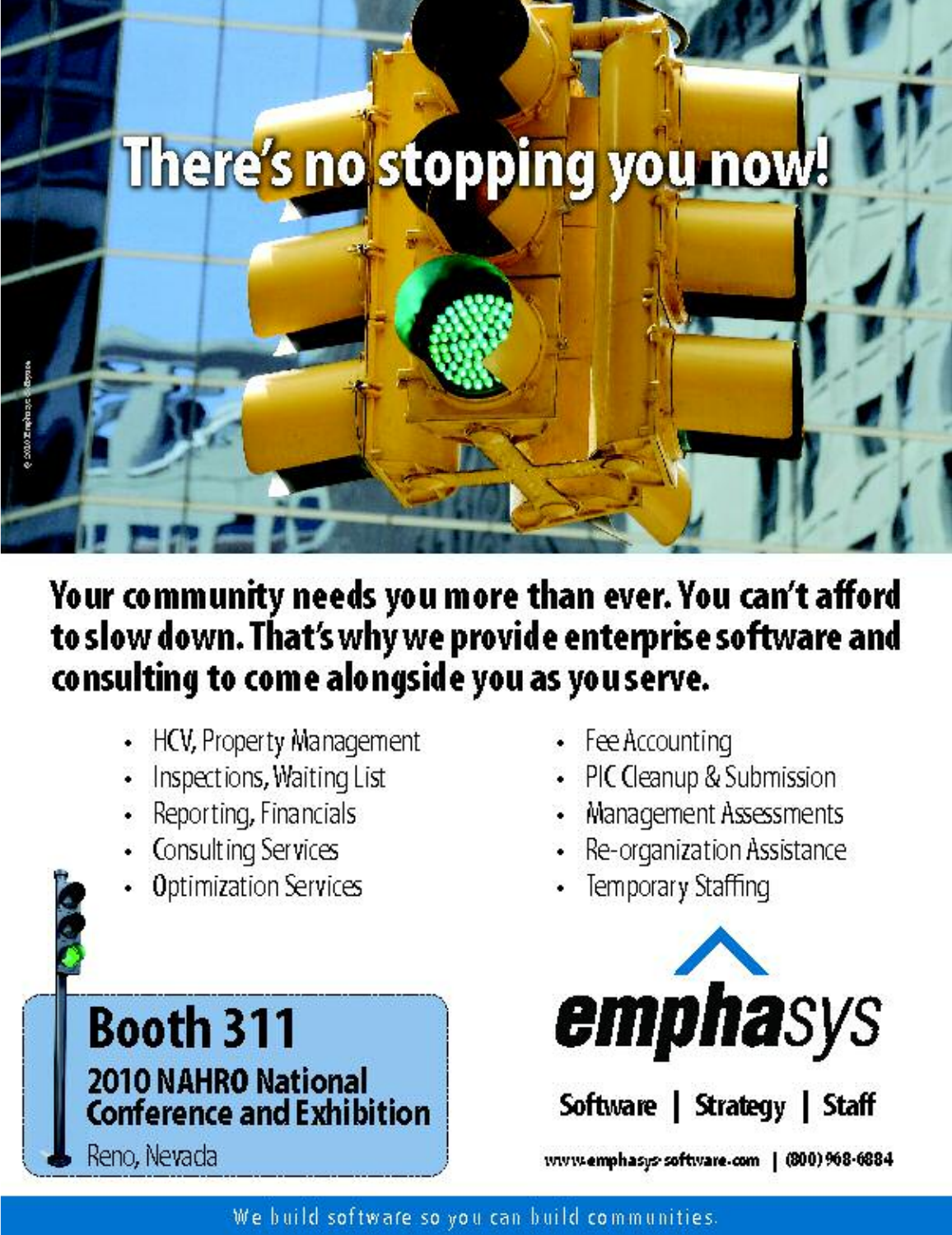#### Additional Leveraging **Mechanisms**

In addition to CFFP, several PHAs used the statutory flexibility enacted in 1998 to mortgage public housing properties as security to assure regulatory agencies that they would fulfill the requirements of TCEP or TCAP. The Rock Island (Ill.) PHA used statutory authority that allows operating subsidies to be used to repay debt incurred for public housing renovations; the PHA pledged excess operating reserves for this

have been able to finance renovations or the development of additional affordable housing through conversion of public housing to tenant-based vouchers or projectbased vouchers (PBV). The vouchers have provided a steadier—and, in some rental markets, more generous—funding stream than public housing. Moreover, the use of PBV facilitates borrowing against an individual property's projected rental income stream, which can be

It is important to acknowledge immediately that the administration's proposal finally could provide a means of putting public housing on a path toward long-term sustainability.

purpose and thus effectively used the reserves for renovations.

Another increasingly important means of addressing capital needs and specifically energy conservation needs—is HUD's energy performance contracting (EPC) program. The EPC program now has financed over \$700 million in energy-conserving investments, including a \$63 million initiative of the Boston Housing Authority in the past year. The financing is made possible by HUD rules that allow PHAs to retain operating subsidies (that otherwise would have to be returned to HUD after three years as energy bills drop) to provide a source for financing conservationrelated and modest other public housing improvements. HUD still has work to do to refine and streamline the approval process so that more PHAs will take advantage of this opportunity.

In some circumstances, PHAs

leveraged to a much greater extent than future Capital Fund appropriations. CFFP transactions typically have required minimum debt service coverage (DSC) ratios of projected funds available for repayment to debt service levels of 3:1; minimum DSC ratios for property-based borrowings are more typically in the 1:15:1 range.

Significant transactions of this nature were advanced during the past year by several California and other PHAs (e.g., Newark, N.J.), who found that they could meet the renovation needs of public housing that would have been impossible to meet if the property had remained within the public housing system. In several cases, PBV will be combined with proceeds from sale of 4% Tax Credits to raise the necessary funds.

San Diego's comprehensive effort to leverage its former public housing stock by borrowing against the

properties continued, generally without use of PVB or Tax Credits. Approximately \$92 million was raised to produce approximately an additional 700 low-income units, about twice the number of units required by HUD.

### Part 2: New Legislation: PETRA and Alternatives

In its fiscal 2011 budget, the administration proposed to accelerate and overhaul public housing funding by enabling widespread conversion of public housing and some other rental assistance programs to project-based Section 8. This proposal, initially called "Transforming Rental Assistance," gave public housing preservation a new level of attention. The administration's fiscal 2010 budget justification had suggested a 20,000-unit "demonstration" of this nature; by contrast, the fiscal 2011 budget proposal contemplated the initial conversion of 300,000 units and leveraging of \$7.5 billion through borrowing against the properties' future rental income. In some respects the breadth of the proposal was even greater, encompassing eventual streamlining of 13 rental assistance programs and incorporation of various measures to bolster the ability of families receiving project-based assistance to move with tenant-based vouchers after a waiting period.

The administration's proposal includes higher per-unit annual Section 8 amounts relative to public housing to provide adequate funding for financing rehabilitation and ongoing property needs, including capital replacement reserves. The long-term Section 8 contracts, even though subject to annual appropriations, would be more likely than the public housing system to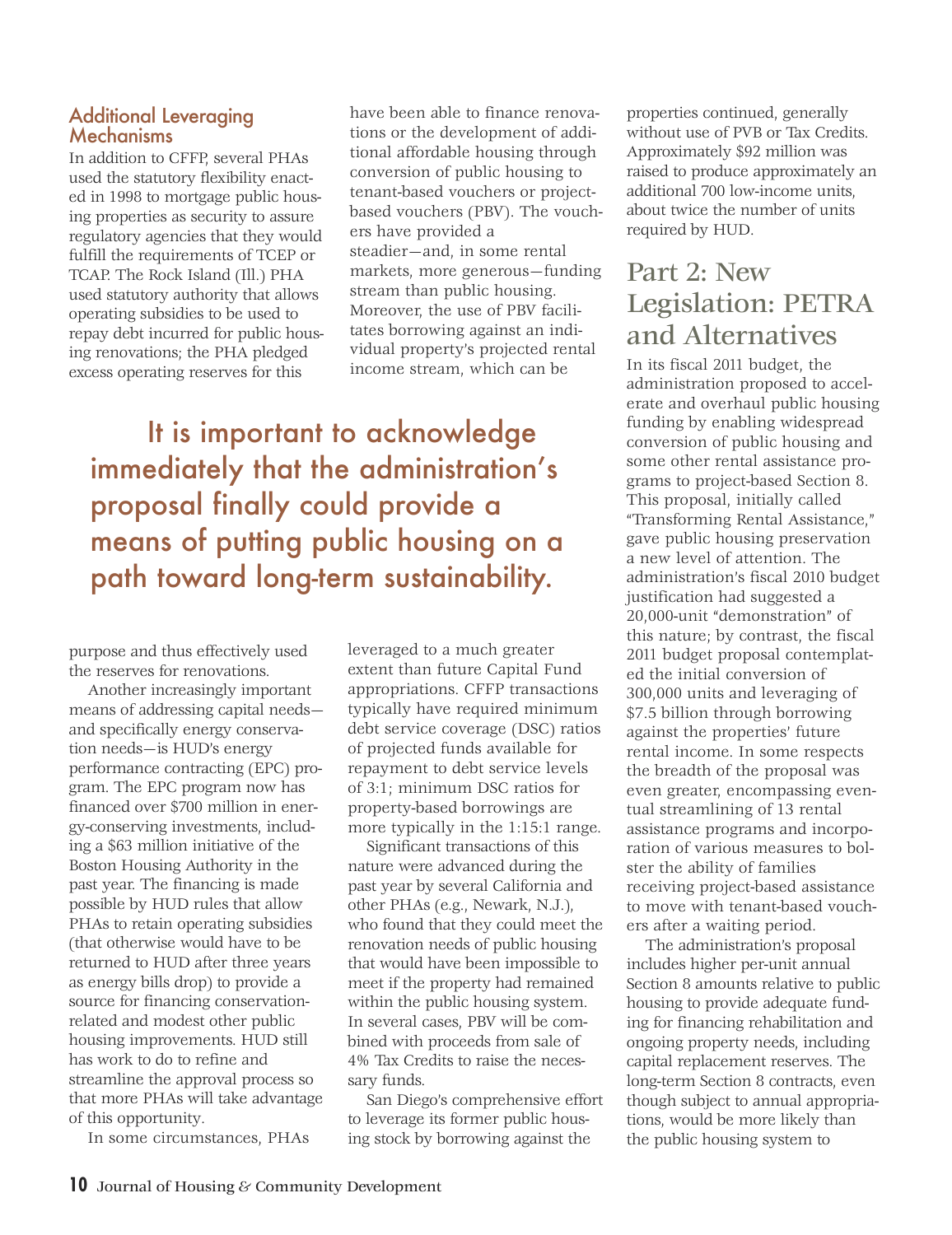encourage future operating funding stability.

It is important to acknowledge immediately that the administration's proposal finally could provide a means of putting public housing on a path toward long-term sustainability. The ARRA \$4 billion appropriation was very important, but not a sustained approach to addressing the enormous capital backlog and ongoing financial needs. The evidence is conclusive that this backlog and the deficiencies in public housing conditions it represents will not be addressed adequately by annual appropriations. A proposal to facilitate largescale leveraging clearly is necessary to preserve critical housing resources.

Despite the proposal's obvious promise for public housing preservation, stakeholders expressed strong concerns. Some of these related to the substantial reach of the administration's proposal, far past a voluntary initiative to preserve public housing. Owners of other types of assisted housing saw little benefit from the proposal and were concerned that increased turnover resulting from its mobility provisions might be expensive or undermine stable occupancy. Among other concerns, PHAs worried that the administration's goal of streamlining programs meant that the initiative ultimately cannot be voluntary; the mobility provision would be problematic for development stability and unfair to persons on voucher waiting lists (even though the proposal would not decrease the number of new

affordable housing opportunities and its generation of capital to preserve units ultimately would increase such opportunities); and the administration's initiallyexpressed intent to favor PHAs that distribute vouchers on a regional basis in the competition for funding signaled an intention to eventually to force the regionalization of the voucher program.

With respect to public housing preservation, the leadership of the House Financial Services Committee highlighted the risk of foreclosure and the possibility of losing low-income housing resources as a result—without direct reference to the demolition or disposition of approximately 200,000 public housing units that has occurred under the current system and the proposal's potential to